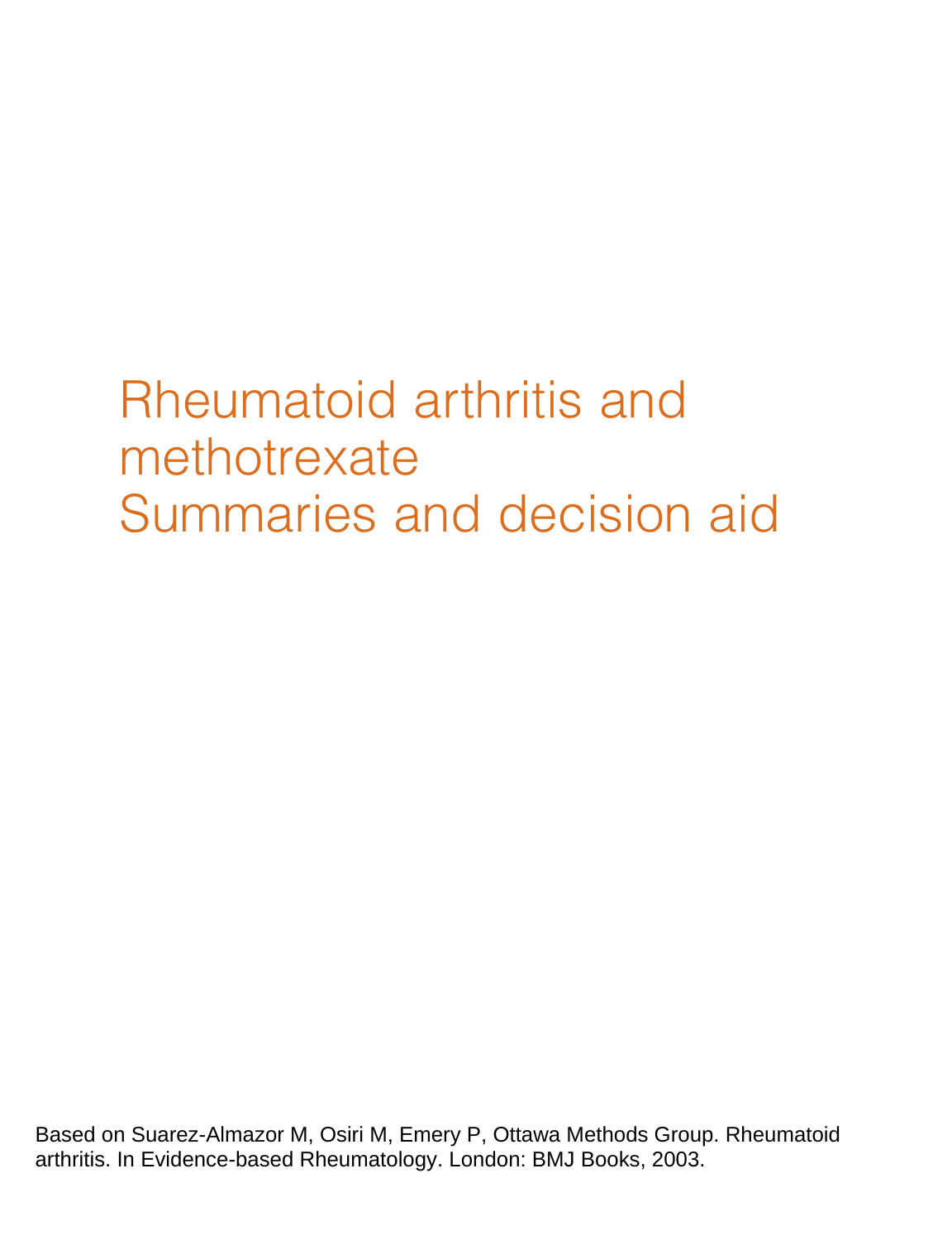# **Information about rheumatoid arthritis and treatment**

# **What is rheumatoid arthritis?**

Rheumatoid arthritis is a disease in which the body's immune system attacks its own healthy tissues. The attack happens mostly in the joints of the feet and hands, causing redness, pain, swelling, and heat around the joint. There also can be damage to cartilage, bone, tendons, and ligaments. The pain and damage from rheumatoid arthritis limits people's ability to do daily activities at home and work and affects their well-being.

The pain and swelling sometimes gets worse and then gets better on its own. However, if the disease progresses or if it is moderate or severe rheumatoid arthritis and is not treated, it may result in:

- limited daily activities
- deformed joints
- permanent damage to joints
- need for surgery.

## **What can I do on my own to manage my disease?**

 $\checkmark$  exercise  $\checkmark$  hot/cold packs  $\checkmark$  relaxation  $\checkmark$  activity with less stress on joints

## **What treatments are used for rheumatoid arthritis?**

Four kinds of treatment may be used alone or together. The common (generic) names of treatment are shown below.

- 1. Pain medicine, aspirin, and non-steroidal anti-inflammatory drugs (NSAIDs)
	- Acetylsalicylic acid Ibuprofen • Piroxicam
		-

• Etodolac

- Celecoxib Ketoprofen Sulindac
- Diclofenac • Naproxen • Naproxen • Tenoxicam
- 2. Disease modifying antirheumatic drugs (DMARDs)
	- Antimalarials Cyclophosphamide Minocycline
	-
	- Azathioprine Leflunomide Penicillamine
	-
- 
- 
- Acetaminophen Indomethacin Rofecoxib
	-
	-
	-
- Auranofin Ciclosporin Parenteral Gold
	-
- Cloroquine Methotrexate Sulphasalazine
- 3. Biologic agents
	-
	- Infliximab
- 4. Oral corticosteroids
	- Prednisolone Prednisone

## **What about other treatments I have heard about?**

There is not enough evidence about the effects of some treatments. Other treatments do not work. For example:

- Acupuncture
- Electropuncture
- Ultrasound
- Thermotherapy
- Electrical stimulation

#### **What are my choices? How can I decide?**

Treatment for your disease will depend on your condition. You need to know the good points (pros) and the bad points (cons) about each treatment before you can decide.

291

- 
- 
- 
- 
- 
- 
- Etanercept Adalimimab Anakinra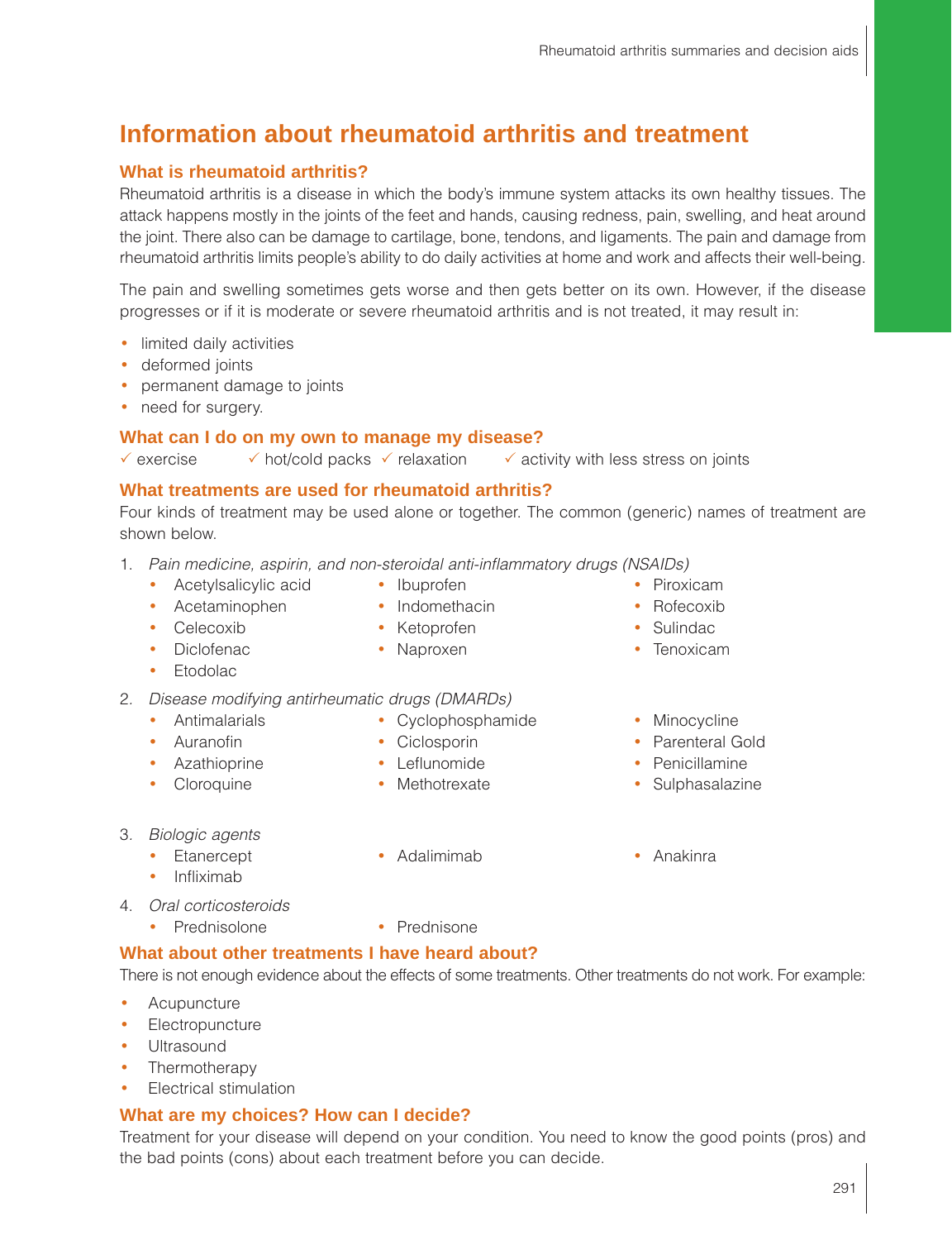# **Rheumatoid Arthritis (RA) decision aid**

# **Should I take methotrexate?**

This guide can help you make decisions about the treatment your doctor is asking you to consider.

It will help you to:

- 1. Clarify what you need to decide
- 2. Consider the pros and cons of different choices
- 3. Decide what role you want to have in choosing your treatment
- 4. Identify what you need to help you make the decision
- 5. Plan the next steps
- 6. Share your thinking with your doctor.

## **Step 1: Clarify what you need to decide What is the decision?**

Should I start taking methotrexate when pain killers such as acetaminophen are not working to control rheumatoid arthritis?

Methotrexate is an injection given at set times within a month or taken as a pill.

#### **When does this decision have to be made? Check √one**

 $\Box$  within days  $\Box$  within weeks  $\Box$  within months

#### **How far along are you with this decision? Check √one**



 $\Box$  I am considering the choices



 $\Box$  I have already made a choice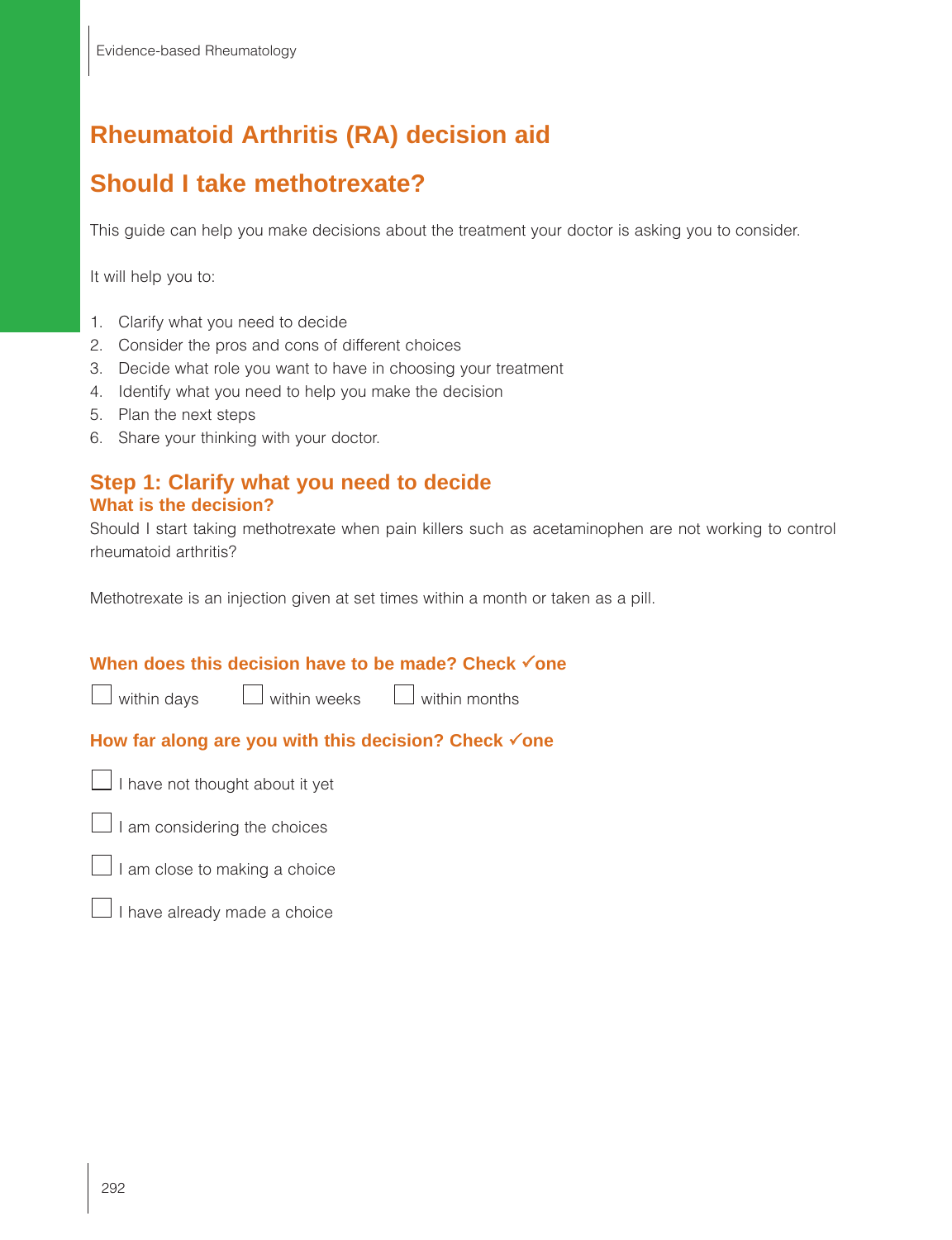# **Step 2. Consider the pros and cons of different choices What does the research show?**

Methotrexate is classified as: Beneficial

There is "Gold" level evidence from 7 reviews (2 are Cochrane Reviews) and 8 more studies of people with rheumatoid arthritis. Studies lasted up to 2 years. These studies found pros and cons that are listed in the chart below.

#### **What do I think of the pros and cons of methotrexate?**

- 1. Review the common pros and cons.
- 2. Add any other pros and cons that are important to you.
- 3. Show how important each pro and con is to you by circling from one (\*) star if it is a little important to you, to up to five (\*\*\*\*\*) stars if it is very important to you.

| PROS AND CONS OF METHOTREXATE TREATMENT                                  |                      |               |  |  |  |  |
|--------------------------------------------------------------------------|----------------------|---------------|--|--|--|--|
| <b>PROS</b><br>(number of people affected)                               | <b>How important</b> | is it to you? |  |  |  |  |
| Improves pain and function<br>46 out of 100 are helped at least a little |                      | * * * * *     |  |  |  |  |
| 23 out of 100 people are helped a lot                                    |                      |               |  |  |  |  |
| Slows progress of disease<br>70 out of 100 people show                   |                      | * * * * *     |  |  |  |  |
| improvement on x-rays<br>Same effect as other DMARDs                     |                      | * * * * *     |  |  |  |  |
|                                                                          |                      |               |  |  |  |  |
| More people stay on methotrexate<br>longer compared to other DMARDs      |                      | * * * * *     |  |  |  |  |
| Other pros:                                                              |                      | * * * * *     |  |  |  |  |

#### *What do you think about taking methotrexate?* **Check √one**

| this trea |  |
|-----------|--|

| ×, |  |
|----|--|

Pros are more important to me than the Cons Cons are more important to me than the Pros

Willing to consider this treatment Unsure Not willing to consider this treatment